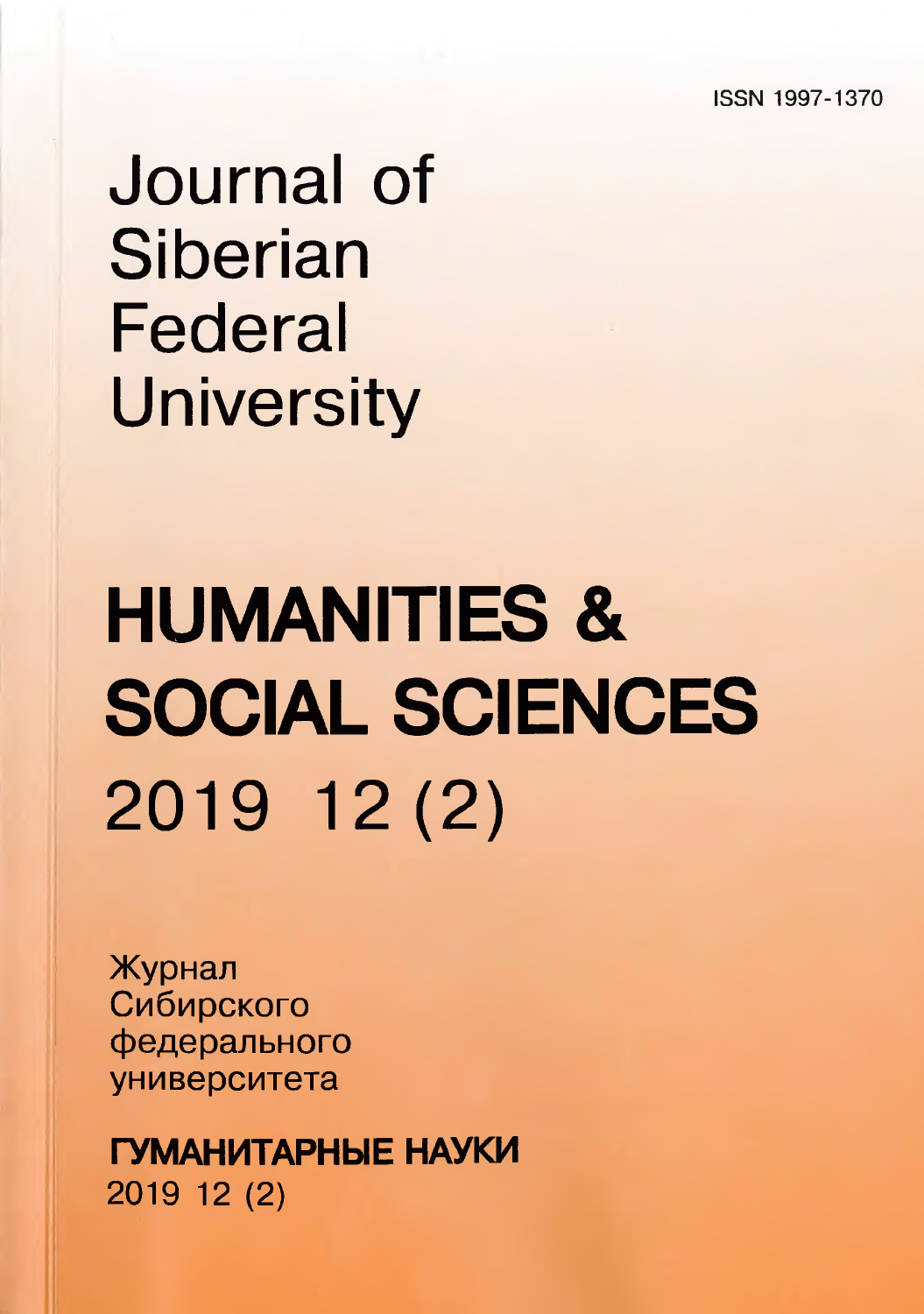**Журнал Сибирского федерального университета Journal of Siberian Federal University 2019 12** (**2**)

## **Гуманитарные науки Humanities & Social Sciences**

#### **C hief Editor**

Natalia Koptseva - Professor, Droctor of Philosophical Sciences, Head of Department of Culture Studies (SFU).

#### **Editorial Board**

- **David G. Anderson,** PhD, Professor, Chair in the Anthropology of the North at University of Aberdeen, Scotland.
- **Evgeniya E. Anisimova** Doctor of Philological Sciences, Deputy Director for Science, Institute of Philology and Language Communication (SFU)
- **Gershons M. Breslavs**  Associate Professor, Doctor of Psychological Sciences, Baltic International Academy, Latvia.
- **Sergey** V. **Devyatkin** Associate Professor, Candidate of Philosophical Sciences, Director of Interregional Institute of Social Sciences (Novgorod State University).
- **Milan Damohorsky Ph.D, Professor of** environmental law at the Law Faculty of the Charles University in Prague, Czech Republic.
- Hans-Georg Dederer Ph.D. Professor, Chair of Constitutional and Administrative Law, Public International Law (University of Passau, Germany).
- **Sergey A. Drobyshevsky** Professor, Doctor of Juridical Sciences, Head of Department of History of State and Law at Law Institute (SFU).
- **Tapdyg Kh. Kerimov** Professor, Doctor of Philosophical Sciences, Head of Department of Social Philosophy (Ural Federal University, Yekaterinburg).
- **M odest** A. **Kolerov**  Associate Professor, Candidate of Historical Sciences, 1 grade Active State Advisor of Russian Federation, editor-in-chief of the information agency REX, editor-in-chief of the information agency Rcgnum (Moscow).
- **Galina** A. **Kopnina** Professor, Doctor of Philological Sciences, Head of Department of Russian Language, Literature and Language Communication at Institute of Philology and Language Communication (SFU).
- **Alexander A. Kronik** Ph.D., Scientific Director of the Institute of Causometry LifcLook.Nct (Bcthcsda, Maryland, USA); Professor (Howard University, USA).

#### **C O N T E N T S**

#### **Vera V. Korshunova**

Practice-Oriented Approach to Training Tutors at the Siberian Federal University

 $-164-$ 

#### **Jaana Kullaslahti, Sanna Ruhalahti and Sanna Brauer**

Professional Development of Digital Competences: Standardised Frameworks Supporting Evolving Digital Badging Practices

**- 175 -**

#### **Jose Co Marques, A na Vieira and Ricardo Vieira**

Migration and Integration Processes in Portugal: The Role of Intercultural Mediation

**- 187 -**

#### **Valentin G . Nemirovskiy and Anna V. Nemirovskaya**

Social Competitiveness of the Youth and Their Perceptions of the Socio-Cultural Environment (Based on Research in a Large Siberian Region)

**- 206 -**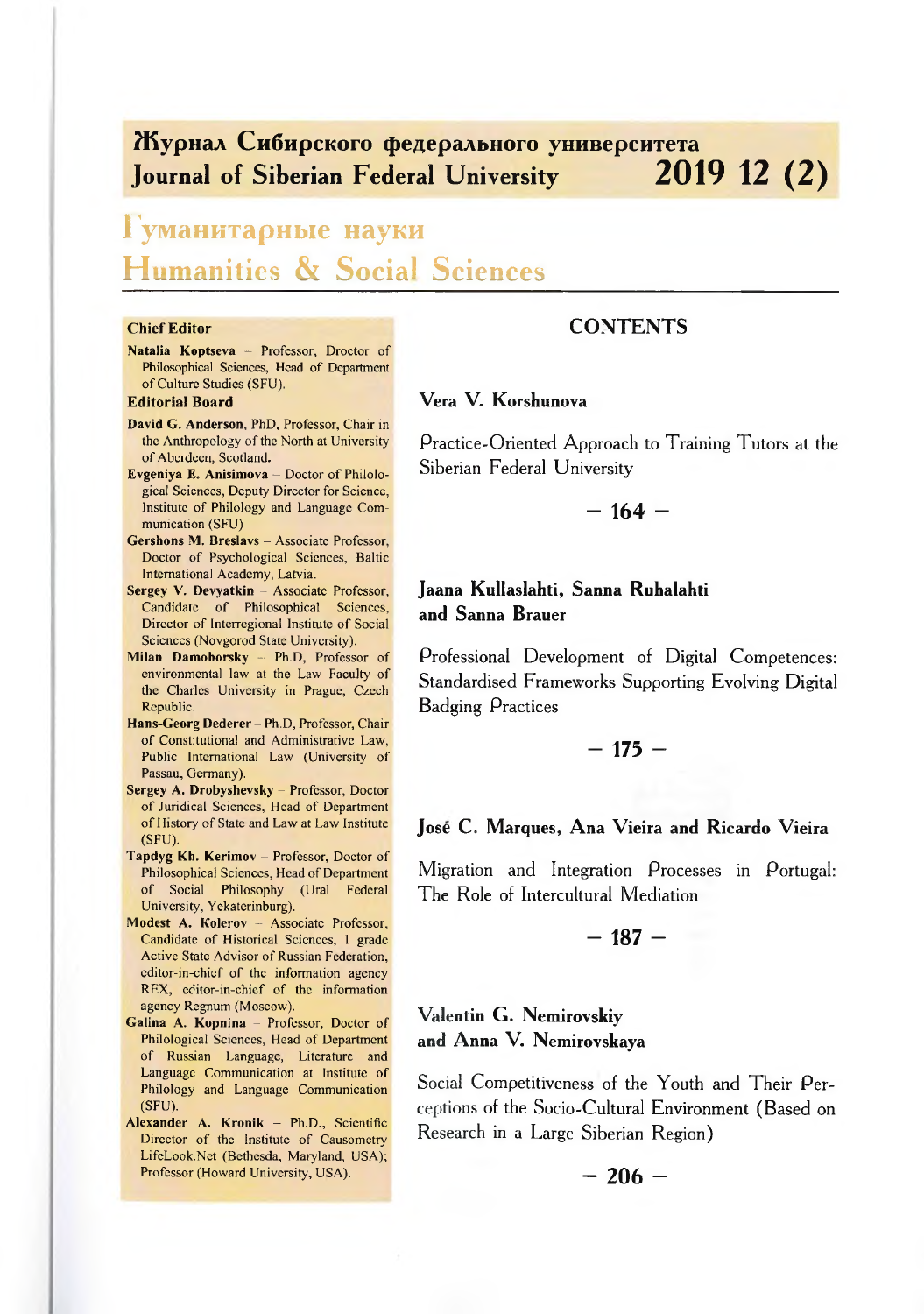- Liudmila V. Kulikova Professor, Doctor of Philological Sciences, Head of Department of Linguistics and Intercultural Communication, Director of the Institute of Philology and Language Communication (SFU).
- **Oksana V. Magirovskaya**  Professor, Doctor of Philological Sciences, Department of Linguistics and Intcrcultural Communication at Institute of Philology and Language Communication (SFU).
- **Pavel** V. **Mandryka**  Associate Professor, Candidate of Historical Sciences, Associate Professor of Department of General History, Head of Laboratory of Archaeology, Anthropology and History of Siberia (SFU).
- Boris Markov Professor, Doctor of Philosophical Sciences, Head of Department of Philosophical Anthropology (St-Petersburg State University).
- Valentin G. Nemirovsky-Professor, Doctor of Sociological Sciences, Head of Department of Sociology at Institute of Psychology, Pedagogy and Sociology (SFU).
- Nicolay P. Parfentyev Professor, Doctor of Historical Sciences, Doctor of Art History, Professor of History, Corresponding Member of the Peter the Great Academy (National Research South Ural State University, Chelyabinsk).
- **Natalia** V. **Parfentyeva**  Professor, Doctor of Art History, Member of the Composers of Russia, Corresponding Member of the Peter the Great Academy (National Research South Ural State University, Chelyabinsk).
- Nicolai N. Petro Ph.D, Professor of Social Sciences Rhode Island University, USA.
- Øyvind Ravna Professor, Doctor Juris, University of Tromsø - The Arctic University of Norway; the European expert in northern and indigenous peoples' studies; editor of scientific journals in the field of law problems of the indigenous peoples of the North (Arctic).
- **Irina B. Rubert Professor, Doctor of** Philological Sciences, Dean of the Faculty of Humanities (St-Petersburg State University of Economics and Finance); a member of SPELTA.
- **Roman V. Svetlov**  Professor, Doctor of Philosophical Sciences, Professor of the Faculty of Philosophy (St-Petersburg University).
- Andrey V. Smirnov Doctor of Philosophical Sciences, Corresponding Member of Russian Academy of Sciences, Deputy Head of Institute of Philosophy RAS (Moscow).
- Aleksey N. Tarbagaev Doctor of Law, Professor, Head Chair of Criminal Law, Law Institute (SFU).

#### **Tatiana N . Sakharova**

Peculiarities of Life-Meaning Orientations of Mature People

**- 217 -**

#### **Maria C.V. Silva and Ana C.M. Garcia**

The Role of Education in the World of Work: Fostering Learning Organisations

**- 231 -**

#### **O lga G . Smolyaninova and Julia V. Popova**

Specific Issues of Training Intercultural Mediators for Education in Europe and Russia

**- 247 -**

#### Tatiana M. Tregubova, Vadim E. Kozlov **and Alexandra S . Kats**

Discource on Students' Participation in International Projects on Inter-Ethnic Tolerance Formation in Multicultural Environment

$$
-261-
$$

#### **Evgeny A. Yamburg**

Tolerance Issues in Russian Schools

 $- 275 -$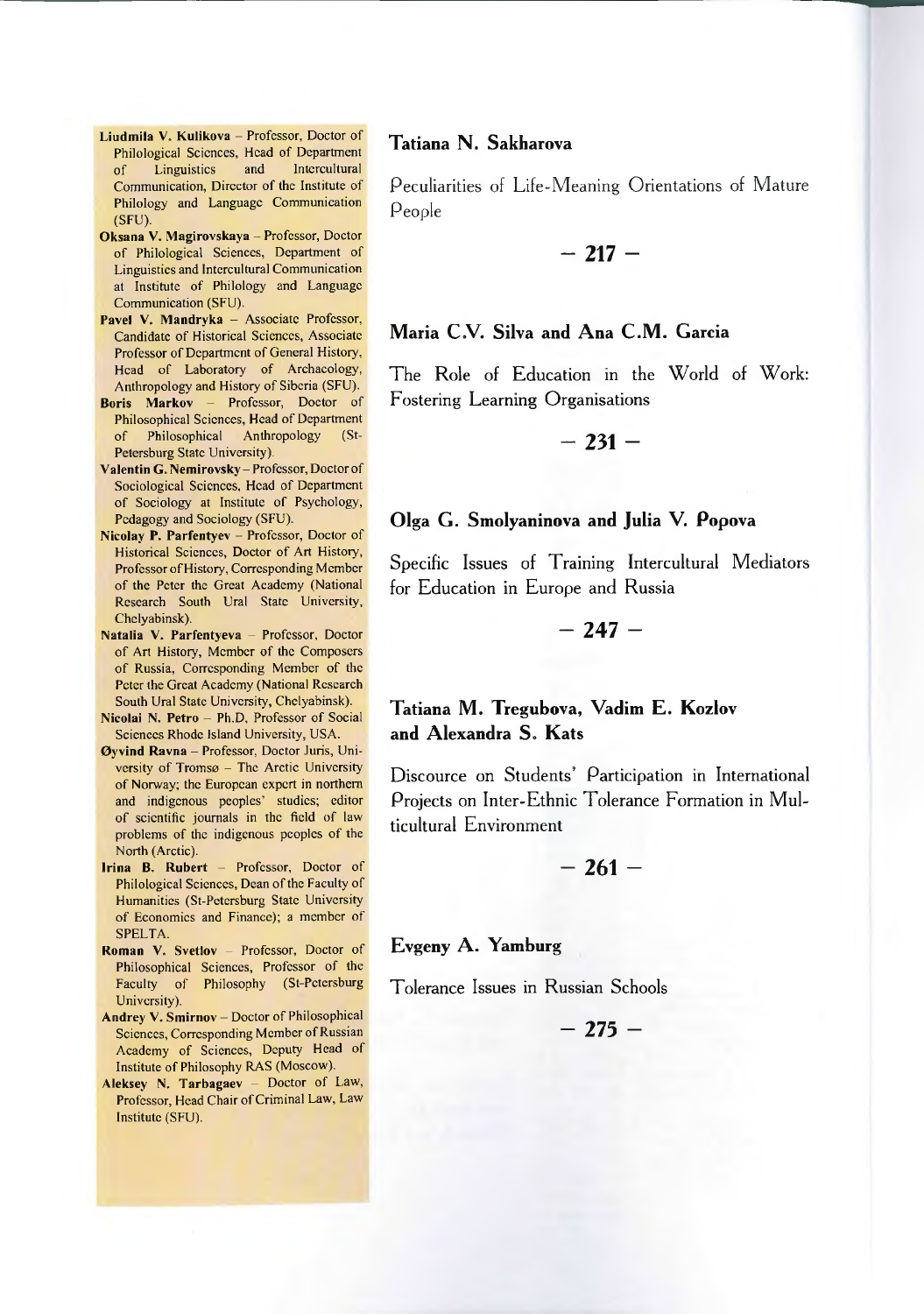УДК 374.73

## Specific Issues of Training Intercultural Mediators **for Education in Europe and Russia**

#### **Olga G. Smolyaninova and Julia V. Popova\***

*Siberian Federal University 79 Svobodny, Krasnoyarsk, 660041, Russia*

Received 28.12.2018, received in revised form 04.02.2019, accepted 11.02.2019

*Ethnic diversity of school students has produced a number of conflict-generators, influencing all the actors o f the education process: students, their parents, teachers and administrative* staff. The article examines the system of training intercultural mediators in the aspect of development of the multicultural education system and intercultural communication competences. The article presents European and Russian experience of training mediators for *the sphere of education. The authors elaborate on the training and accreditation specificity* of the mediators in Europe, compare it to the Russian model of mediator training including *intercultural mediator training within the Master's programme offered by Siberian Federal University. The interim results of the research project No. 18-013-00528 Mediation Practices* in Education for Harmonization of International Relations in a Multicultural Environment supported by the Russian Foundation for Basic Research are presented.

*Keywords: intercultural mediators, mediation in education, conflict resolution, school reconciliation services.*

#### *Research area: pedagogy.*

Citation: Smolyaninova, O.G., Popova, J.V. (2019). Specific issues of training intercultural mediators for education in Europe and Russia. J. Sib. Fed. Univ. Humanit. soc. sci., 12(2), 247-260. DOI: 10.17516/1997-1370-0392.

#### **Introduction**

Due to the extensive migrating processes faced by Russian system of education, more and more representatives of diverse cultures and nationalities appear in a classroom, challenging teachers to demonstrate a number of special competences including the competence of mediation. This qualification of a modern teacher is an answer to the pedagogical education challenges associated with the training of new

Corresponding author E-mail address: smololga@mail.ru; julia.popova@inbox.ru ORCID: 0000-0002-5597-6348 (Smolyaninova)

<sup>©</sup> Siberian Federal University. All rights reserved

This work is licensed under a Creative Commons Attribution-NonCommercial 4.0 International License (CC BY-NC 4.0).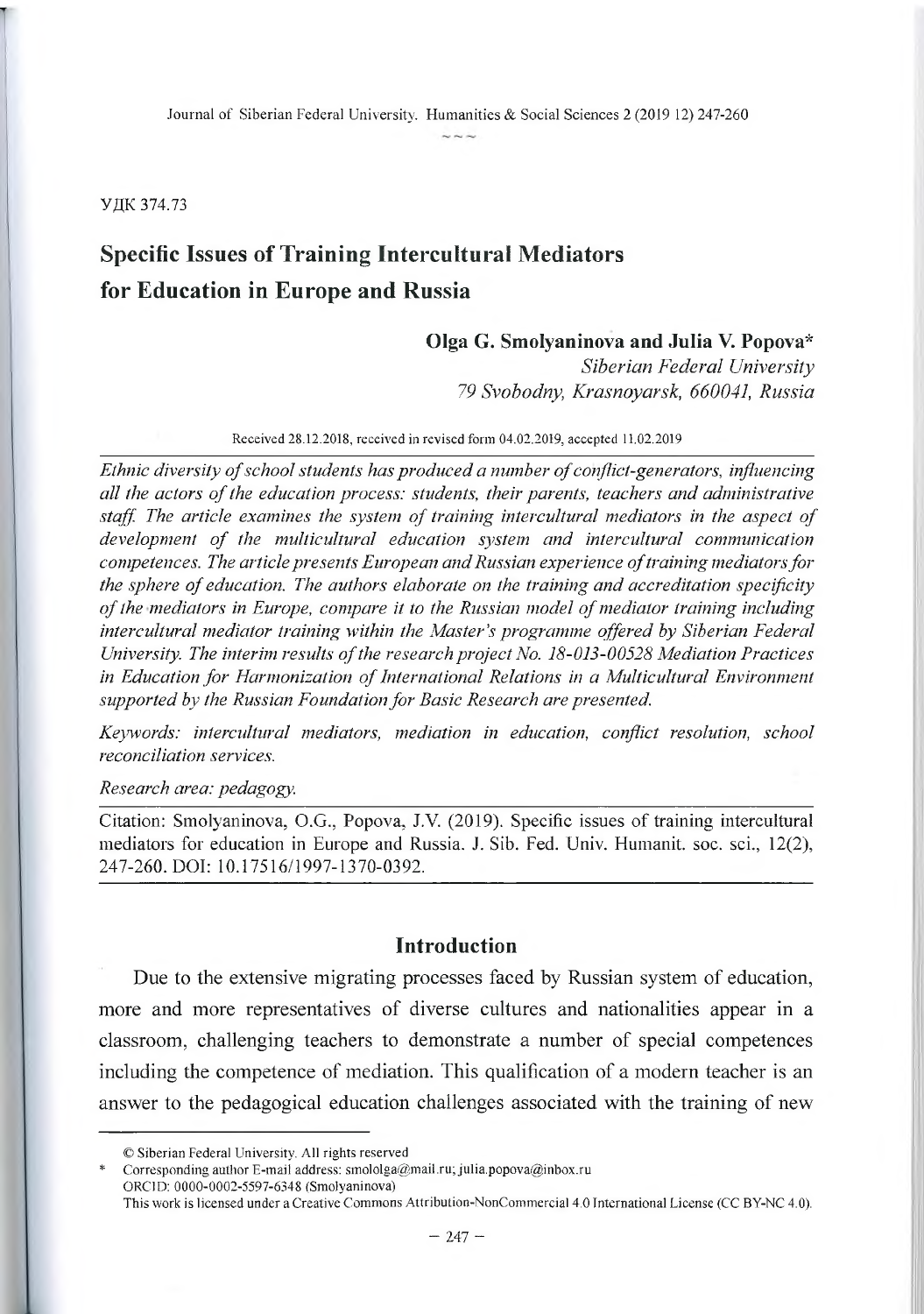mediation and teaching specialists, capable of resolving conflicts and relieving tension in the school environment.

Migration processes often trigger collision of cultures, since the stakeholders, teachers and students represent different generations, ethnicities and nationalities with different cultural backgrounds, values and behaviour styles. The youth are often inclined to ultimate and aggressive manifestation of emotions, sometimes extreme; for this reason, conflict resolution through mediation is especially relevant for teachers. Bullying at schools, homework overload, neurotisation along with general physical and mental health problems provoke aggression in young people. According to Evgeny Yamburg (2018), unresolved conflicts and ignored tension at school may drive students to extreme intolerance expressions, such as multiple cases of school drop out due to bullying, suicide attempts, nervous breakdowns, fights and even murders. A massacre in Kerch Polytechnic College, where a student committed a mass shooting of students and teachers in October 2018, may illustrate the fatal consequences of this. Conflicts also occur on the basis of cultural misunderstanding, controversy about national or ethnic traditions and religious beliefs.

An important factor of society diversification is the interregional and international migration in Russia. According to RosStat, the number of arrivals from January to October 2018 (4.07 million people) exceeded the total number of arrivals for the year 2017 (3.95 million people). On the average, 350 people of 10,000 are migrants; the international migration gain exceeded 100 thousand people in 10 months of the year 2018. The main countries of immigration are former CIS countries, such as Ukraine, Kazakhstan, Tajikistan, Armenia, Kyrgyzstan. Doubtlessly, the active migration processes make an impact on the education environment. Studying at Russian schools but maintaining their original cultural principles, the migrant children suffer from the lack of Russian language skills and have problems with assimilation in the Russian education system. Dealing with non-native learners requires special qualifications of their teachers and certain administrative measures from the school principal. School students population has undergone a significant change during the last ten years and that inevitably causes ethnic or religious tension and conflicts. According to Anton Konovalov, school conflicts may be classified into three levels of interethnic context load: domestic, representational and group conflicts. Various contexts and levels of the interethnic conflicts require different mediation techniques. This is what makes the problem of training and re-training teachers in intercultural mediation so relevant.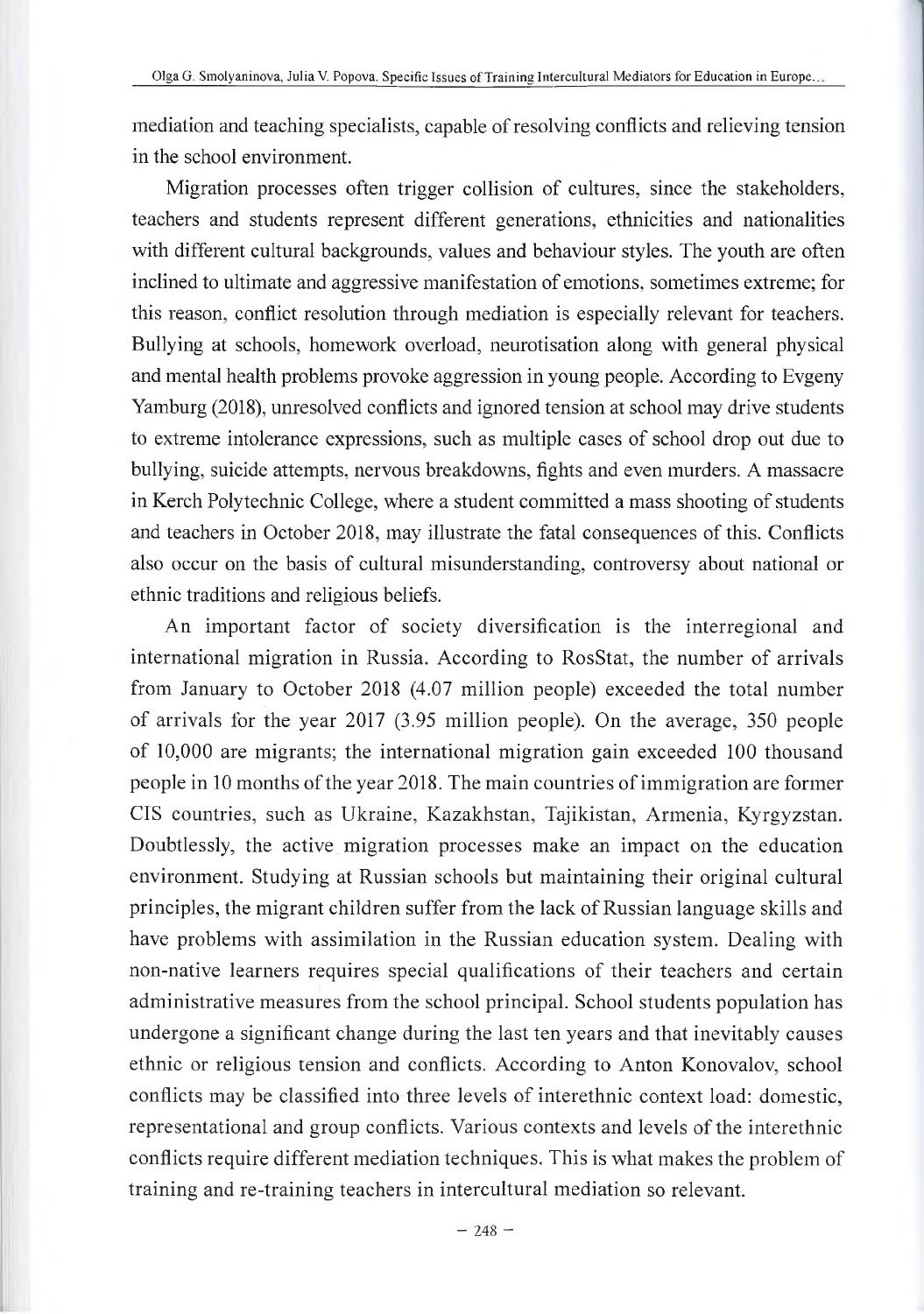#### **Theoretical framework**

An answer to the deficit of pedagogical education and intensifying conflict situations in the sphere of education is in the modern conflict reconciliation methods, one of which is known as intercultural mediation. Federal Law of the Russian Federation No. 193 On Mediation provides the following definition: "Mediation is an alternative dispute resolution procedure with an assistance of an neutral person - a mediator, fostering the development of partnership relations and formation of business ethics and harmonizing social relationships."

Due to the long history of intercultural mediation development, the experience of the European Union should be studied. According to the definition provided by the European Union Directive 2008/52, it is a process whereby two or more parties to a dispute attempt by themselves, on a voluntary basis, to reach an agreement on the settlement of their dispute with the assistance of a mediator. This definition is specified in the regulatory documents of some European countries: thus, in France mediation is understood is a process of conflict resolution through formal or informal negotiations with the assistance of a neutral person referred to as a mediator. The Charte de la Mediation Sociale, 2004 interpret Intercultural mediation as "a process of construction or repairing of a social relation and daily conflicts resolution between people/organizations (institutions and migrants) through negotiations carried out by a third party (impartial and independent)". According to our European colleagues J. Marques, M. do Carmo Vieira da Silva, F. Zannoni, intercultural mediation breaks the ethnocentrical narrative of cultural homogenity, overcomes discrepancies, creates dynamic spaces of critical engagement by individuals and social actors broadening the scope of democratic pluralism, opens the opportunity of negations with the civil society institutions. Therefore, mediation is more than a conflict reconciliation technology; it is, first of all, a process of establishment and adjustment of social relations between the conflicting parties for the restoration and development of their relationships in the future.

In the early 21<sup>st</sup> century, Europe adopted the experience of American family and school mediation, recognizing the relevance of mediation in the establishment of social relations and disputes resolution. A Uniform Mediation Act was issued in 2002 by the UN General Assembly. At the Brussels Conference (2004), the European Commission approved the European Code of Conduct for Mediators, and the European Union issued a number of directives intended to regulate the mediators' work. Besides the basic regulatory documents, each European country has its legislative framework to rely on in the sphere of mediation.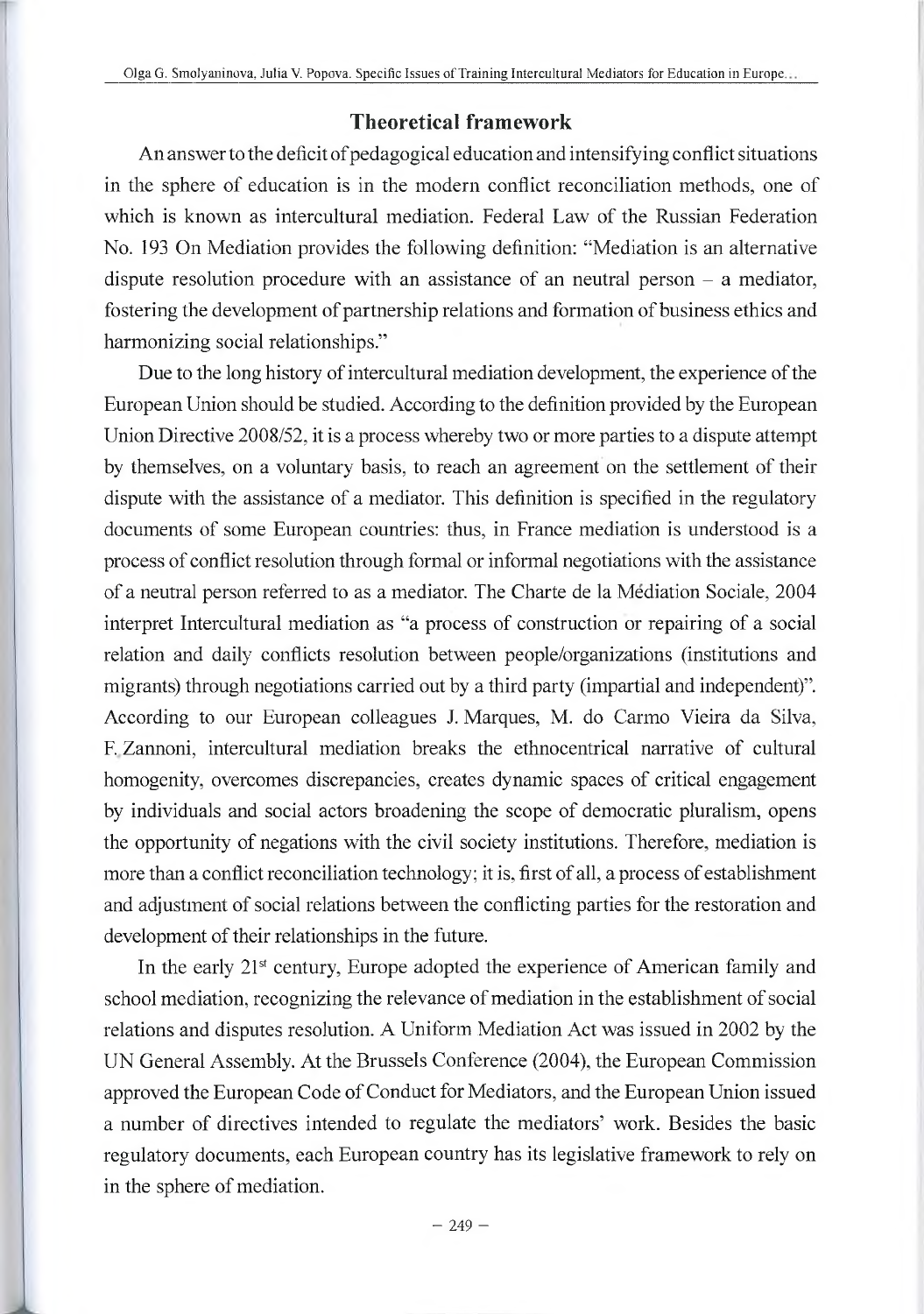1

In the past decades, intercultural mediation has been actively used in Europe for reconciliation of conflicts and elimination of migrants' discrimination. In accordance to Wieworka M. (2002), intercultural mediation in Europe has been developing under the influence of three main transformation stages of migrants' integration theory and practice. *The first stage* is associated with *assimilation theory* (1950-1970-s). The theory is based on the assumption that the integration difficulties faced by migrants are caused by their own deficits. It means that the migrants need to learn the language, assimilate the values, traditions and customs of the host country. Both migrants and social services need to seek ways to solve communication problems, while the state and the host society, in general, are not obliged to supply any services or mediation opportunities.

At the *second stage,* the *multiculturalism* concept comes to dominate (1970- 1990-s). Multiculturalism is based on the principles of tolerance to cultural diversity, protection of minorities and preservation of identity. Such issues are solved by the state to protect cultural diversity through taking certain measures and providing mediation services. The *third stage* is the development *integration theory* and practice defined by positive perception of interculturality (starting from the 1990-s). This approach is based on pluralism, recognition of inevitability of mutual adaptation and integration of both migrants and the host society.

The new EU policy supports integration on the basis of the following principles:

- recognition of diversity;

- recognition of the migrants' contribution into competitiveness and sustainability of economy;

- assurance of social cohesion and respect to human rights.

Some foreign authors (B. Halba, S. Casadei, M. Franceschetti, F. Zannoni) point out the following working principles of an intercultural mediator:

- neutrality and impartiality: the main objective is to respect both parties (host country and migrants);

- dialogue: mediation has no executive power, though it observes all legal regulations;

- free will: at any moment, any party may quit the process;

- governmental support: social and cultural mediation ensures proper function of the governmental social services;

- protection of legal rights: mediation improves social relations, ensuring respect to the basic human rights.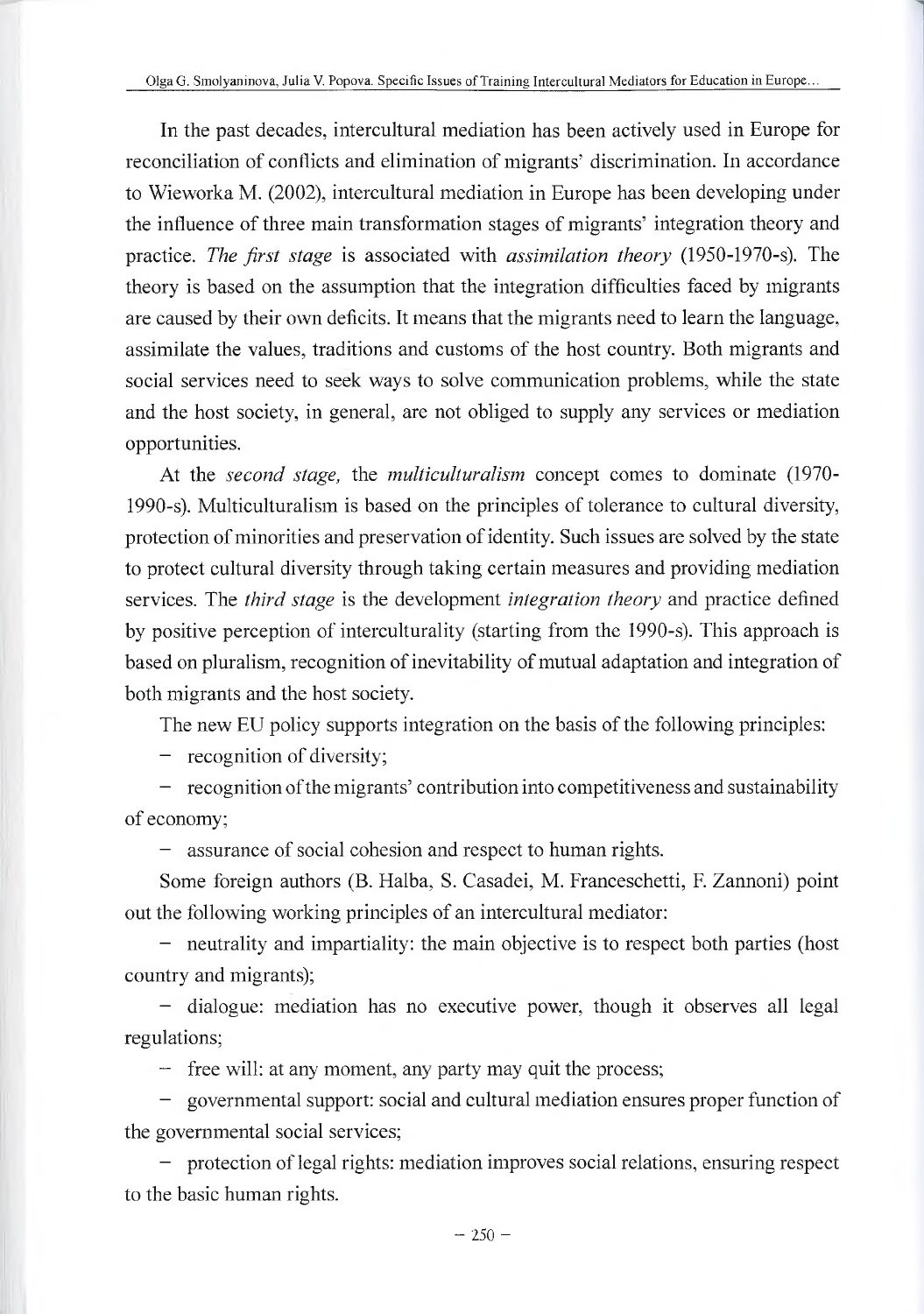The main obligations of intercultural mediators in Europe include facilitation of integration, professional coaching, assistance in building communication and mutual understanding between migrants and the locals. Functional roles of an intercultural mediator may differ in the European countries:

- social / cultural mediator (France);
- cultural interpreter (Austria);
- sociocultural / intercultural mediator (Portugal);
- integration mediator / family supporter (Germany);
- ethnic minorities health care consultant (the Netherlands);
- linguistic-cultural mediator / social interpreter (Italy).

The Table 1 below shows differences of mediator positions in European countries.

| Mediator is:                              | Italy        | France       | Great Britain | Germany      | Portugal     | Greece       |
|-------------------------------------------|--------------|--------------|---------------|--------------|--------------|--------------|
| Individual                                | $\mathbf{x}$ | X            |               | X            | X            | $\mathbf{x}$ |
| Organization                              |              |              | $\bf{X}$      |              |              |              |
| Third party                               | $\mathbf{x}$ | X            |               | X            | X            |              |
| Institutional structure<br>representative |              |              | $\mathbf{x}$  | $\mathbf{X}$ |              |              |
| Professional figure                       | X            | X            |               |              | X            |              |
| Volunteer                                 |              |              | X             | X            |              | $\mathbf{x}$ |
| Migrant                                   | $\mathbf{x}$ | $\mathbf{x}$ |               | X            | $\mathbf{x}$ |              |
| Local citizen                             |              |              | X             | $\mathbf x$  | X            |              |
| Translator                                | $\mathbf{x}$ | X            |               | X            | $\mathbf{x}$ | $\mathbf{x}$ |
| Social worker                             |              | X            | $\mathbf{X}$  | X            |              |              |

Table 1. Mediator's positions in different EU countries

Mediator is a new item in the world of professions. In many countries of Europe, it has not been officially recognized by the state. At NGO and public institutions the intercultural mediation is often performed by migrants language skills but not even familiar with the term *Mediation',* they just help their family members and compatriots. Intercultural mediation and social policy are closely connected to the development of society, work of local associated organizations, local and territorial authority bodies. This profession is expected to be institutionalized all around Europe due to a great demand for such service and the relevance of work performed by volunteers for years.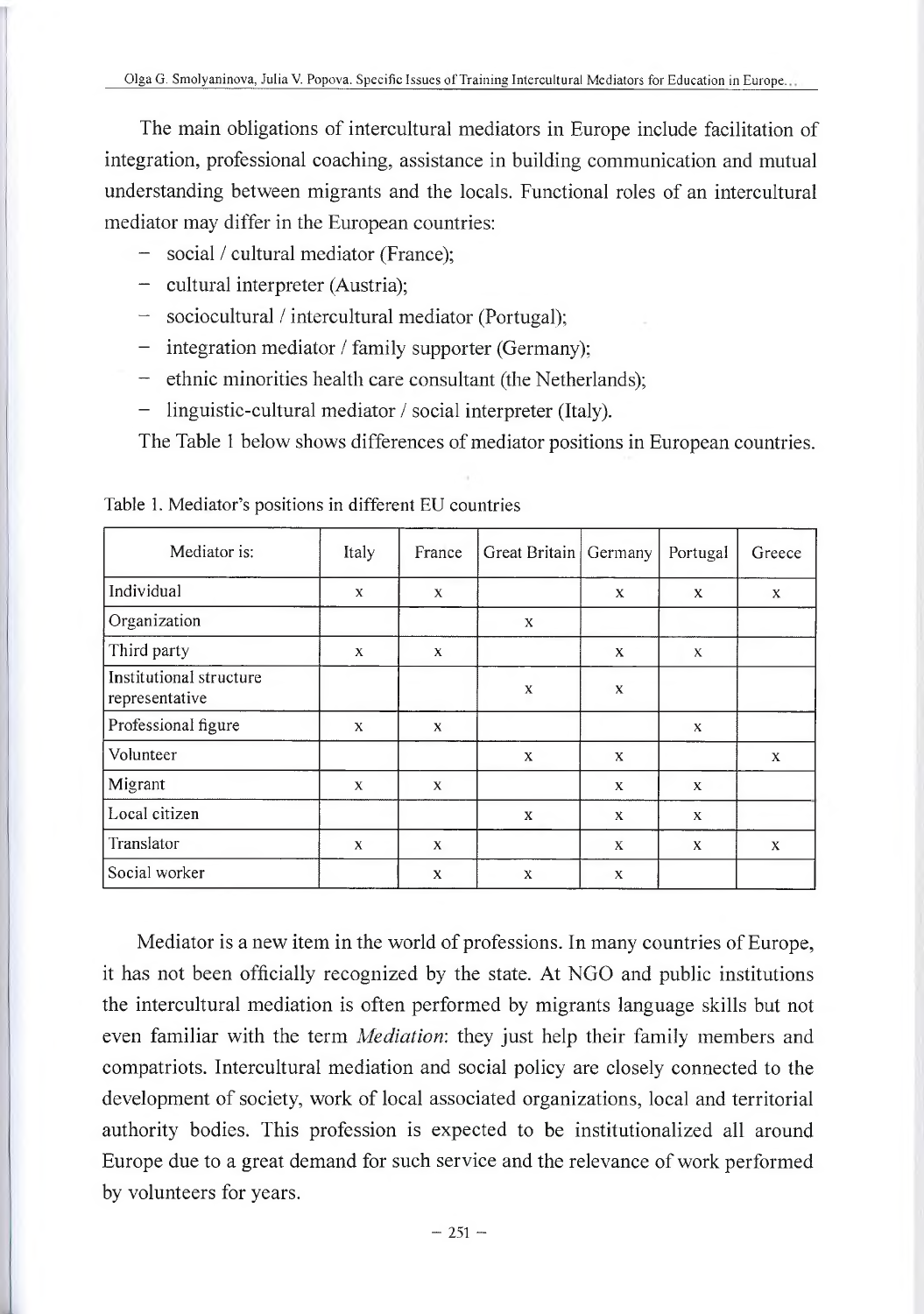### **Content Analysis of Intercultural Mediator Training in Europe and Russia**

Despite a great number of academic research dedicated to the mediation development issues of Europe and Russia, intercultural mediator training issues have been understudied. The Russian Foundation for Basic Research project initiated the comparative content analysis of different approaches to mediator training in Russia and Europe.

In Europe, mediation is taught to high school, college and university students (within the peer mediation programmes), teachers, administrative officers and parents. Mediator status or position is confirmed with a certificate, a Bachelor's, Master's or PhD degree depending on the mediation area. The curricula can have common disciplines (e.g., linguistics) or area-specific subjects (in few countries there are specific mediation training courses at colleges due to the novelty of the profession). Mediators are accredited through registration with the competent governmental bodies or professional communities, or, in some cases, a certificate of an accredited course guarantees accreditation of a mediator. In some courses, young and adult learners study together.

In Europe, intercultural mediator training programmes are country-specific. There are three forms of training: vocational training and re-training; University degree in the following spheres: interpreting (France, the Netherlands, Italy, Spain, Belgium), social science (Italy, Poland, Spain, Portugal, Greece, Belgium), mediation (Germany, Poland, Austria); project-targeted training courses (Greece).

Since mediation requires certain skills, training is normally practice-oriented, based on the activity approach. The mediation teaching methods include interactive lectures and discussions, case study, video and real situation analysis, role play. The training forms are presented in the Table 2.

| Mediator training              | Italy | France | Great<br><b>Britain</b> | Germany | Portugal | Greece |
|--------------------------------|-------|--------|-------------------------|---------|----------|--------|
| University degree              | х     |        |                         | x       | x        |        |
| Professional re-training       | X     |        |                         | X       | X        |        |
| Standard training courses      | x     | x      |                         | x       |          | X      |
| Validated / accredited courses |       | x      | x                       |         | x        |        |
| School peer programs           |       |        |                         | x       |          |        |

Table 2. Main forms of intercultural mediator training in Europe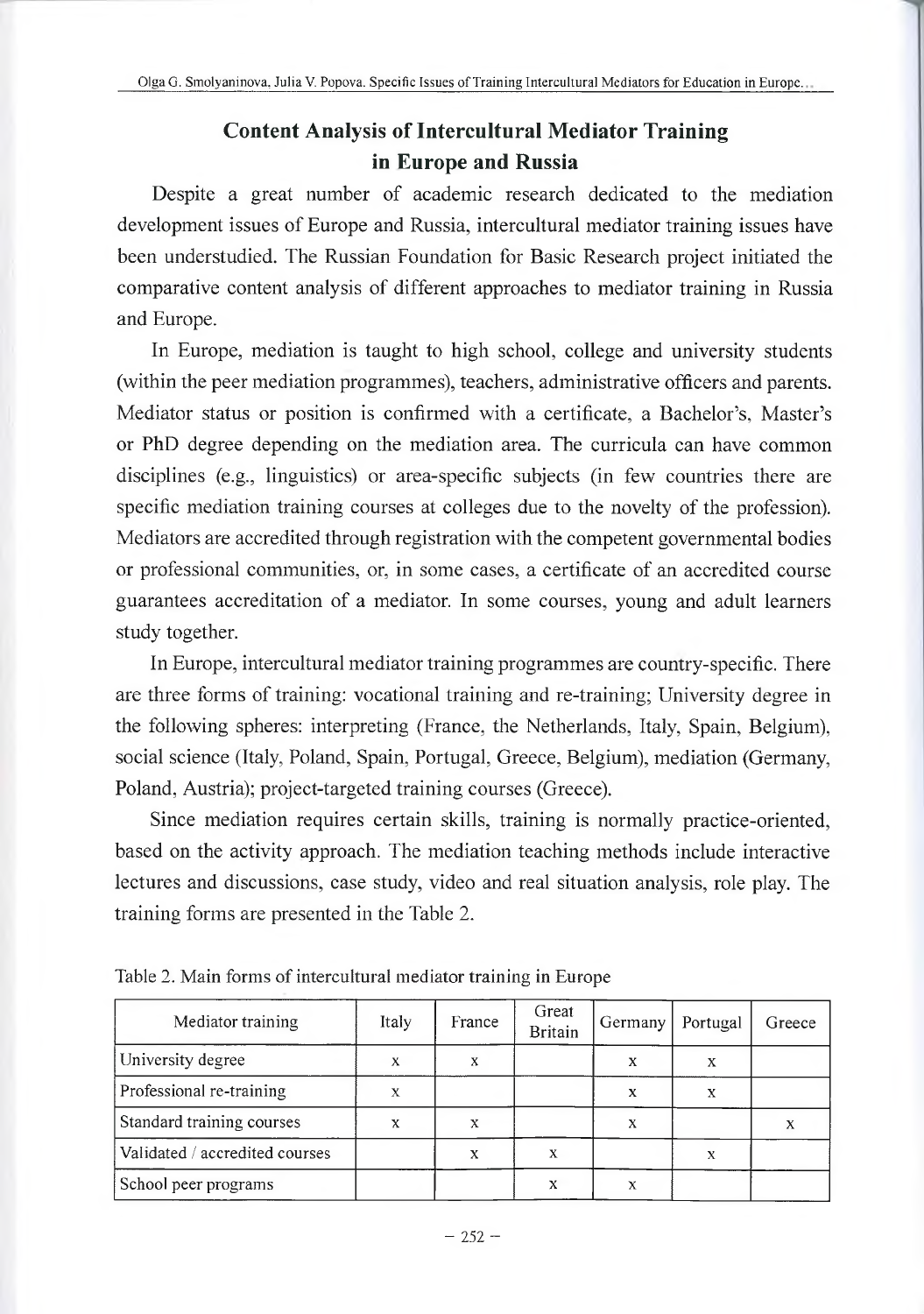Mediator's accreditation and practice are regulated differently in the European countries: candidates need to belong to a certain age group and ethnicity, have no criminal records, languages fluency and possess a sufficient registered capital to start professional practice as a legal entity or an individual service provider. Practicing mediators take regular advanced training courses, update their knowledge and skills.

In the sphere of education, mediation has been developing in Russia for over 15 years as school reconciliation services. Mediation training in Russia is based on the School Mediation method by Tsisana Shamlikashvili who defines the modern education objective as a search for ways of establishing the culture of peace and conciliation.

Under her supervision in 2013, the Federal State Budgetary Institution "Federal Mediation Institute" (FMI) was established with the purpose of carrying out the scientific, practical, educational and experts activities, fundamental and applied research dedicated to mediation problems. In Russia, mediation in education is supported by such open electronic sources as "School Reconciliation Services" by Anton Konovalov, "Mediation in Education", "School Mediation Services" etc.

In Russian education system, the mediation-related training programmes have been implemented at Moscow State University of Psychology and Education (MSUPE), at Siberian, Southern, and Kazan Federal Universities (SibFU, SFedU, KFU), Novosibirsk State Pedagogical University and a number of other universities. However, despite the attempts to deploy systematic Master's programmes, in Russia training of mediators at specialized advanced training courses provided by licensed education centres is still more common.

#### **Results**

According to the data provided by the Principal Education Department of the Administration of Krasnoyarsk, during the years 2015-2018, the number of school reconciliation (mediation) services has reached 115 divisions (slight variation is possible: 116 in 2016, 114 in 2018). In the year 2016, there were 498 mediation services at the regional and municipal education institutions, which covers 42% of the total number of secondary and vocational schools. According to the statistics of appeals made to the mediation (reconciliation) services of the Krasnoyarsk Region educational institutions, the most popular issues are peer conflicts (336 appeals in 2015-2016, 266 appeals in 2016-2017 academic year); conflicts between students and parents (54 appeals in 2015- 2016, 36 appeals in 2016-2017 academic year).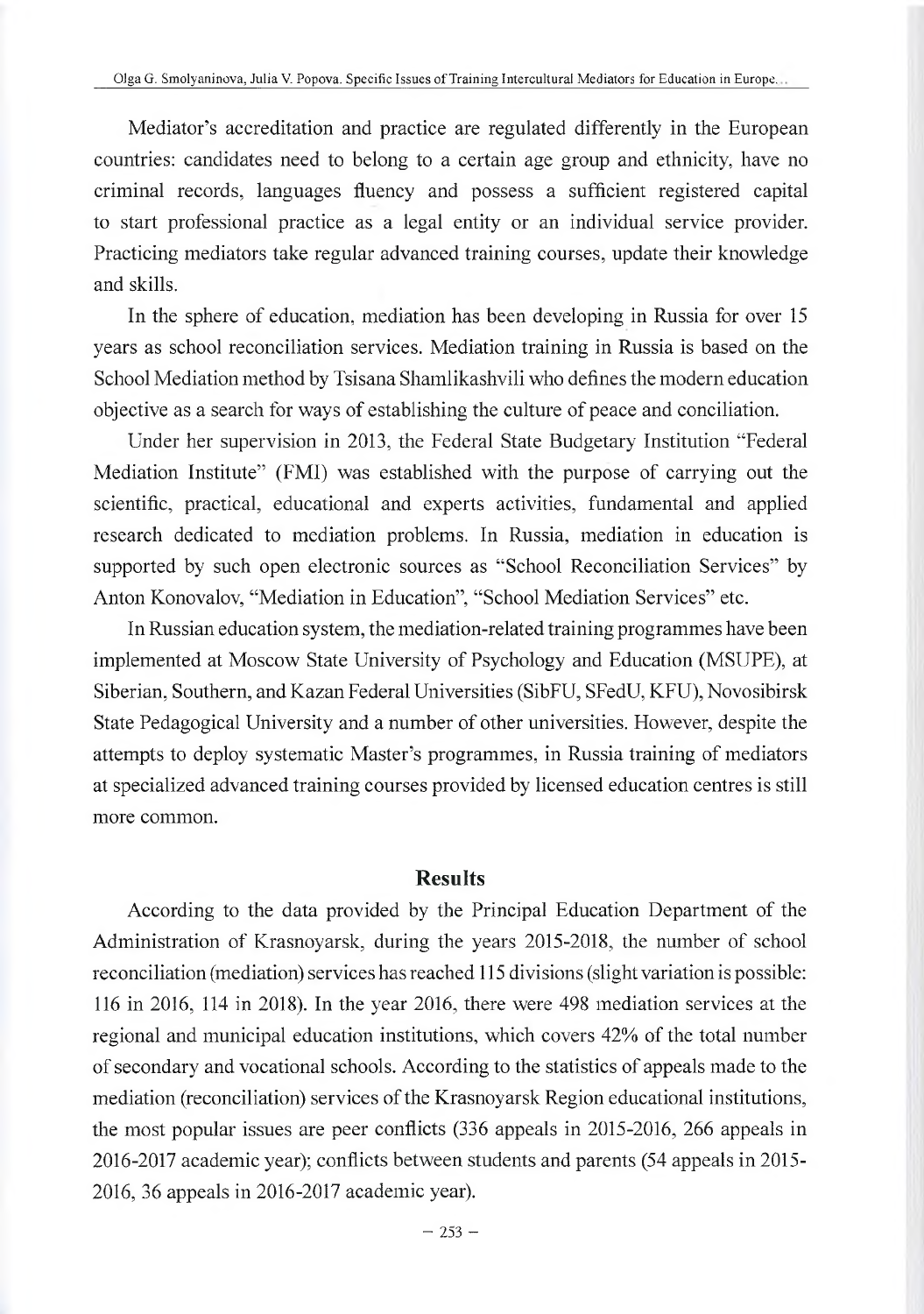The results of Krasnoyarsk and the Krasnoyarsk Territory (Krai) look quite humble on Russian scale. It is especially frustrating that many of the reconciliation services have zero statistics of mediation and reconciliation practices: schools prefer resolving conflicts through the traditional authoritarian methods. It actualizes the need for supplying school mediation services with professionals, and organization of systematic advanced training courses for teachers.

According to the Head of Migration Directorate of the Krasnoyarsk Territory Department of the Russian Ministry of Internal Affairs E. Sidelnikova, in 2018 over 200 thousand of migrants have been registered, which is 7.6 per cent more than last year. The major part of them are labour migrants. The Region has a successful compatriot resettlement and foreign qualified specialists' recruitment programme. Since it has been started, over 12 thousand compatriots living abroad have resettled to the Krasnoyarsk Territory (citizens of Ukraine, Belarus, Kazakhstan, Moldavia). Among the problems of migrants in Krasnoyarsk making a negative impact on their social well-being besides the basic domestic problems (employment, accommodation), there are social difficulties: Russian language deficiency (22%), adaptation to the new environment (18.7% of the respondents).

The analysis of interethnic relations in the multicultural environment of the Krasnoyarsk Region, carried out within the Russian Foundation for Basic Research project No. 18-013-00528, confirmed the hypothesis of the deficit of mediators in education. It is especially acute for the specialists competent in reconciliation of interethnic conflicts; it is proved by the results of multiple previous sociological researches by R. Rafikov and D. Trufanov (2015-2017), who demonstrated that the positive well-being of migrants is constituted by a combination of social relations, living conditions, social service cost, environment security and low conflictness and criminalization of the community.

To get an expert opinion from the pedagogical community of the city, in 2017 a survey on the evaluation of efficiency of the Siberian Federal University multicultural practices was carried out. It was participated by 400 respondents: school teachers, vocational education institutions and universities, education institution administration officers. To the question: "Do you have any experience of working with students of other ethnicities?" 100% of respondents gave a positive answer. 82% pointed out the need for mediation competence to resolve ethnic conflicts in the school environment. School teachers suggested developing mediation competence through the project methods, international student exchange programmes, intercultural issue awareness discussions,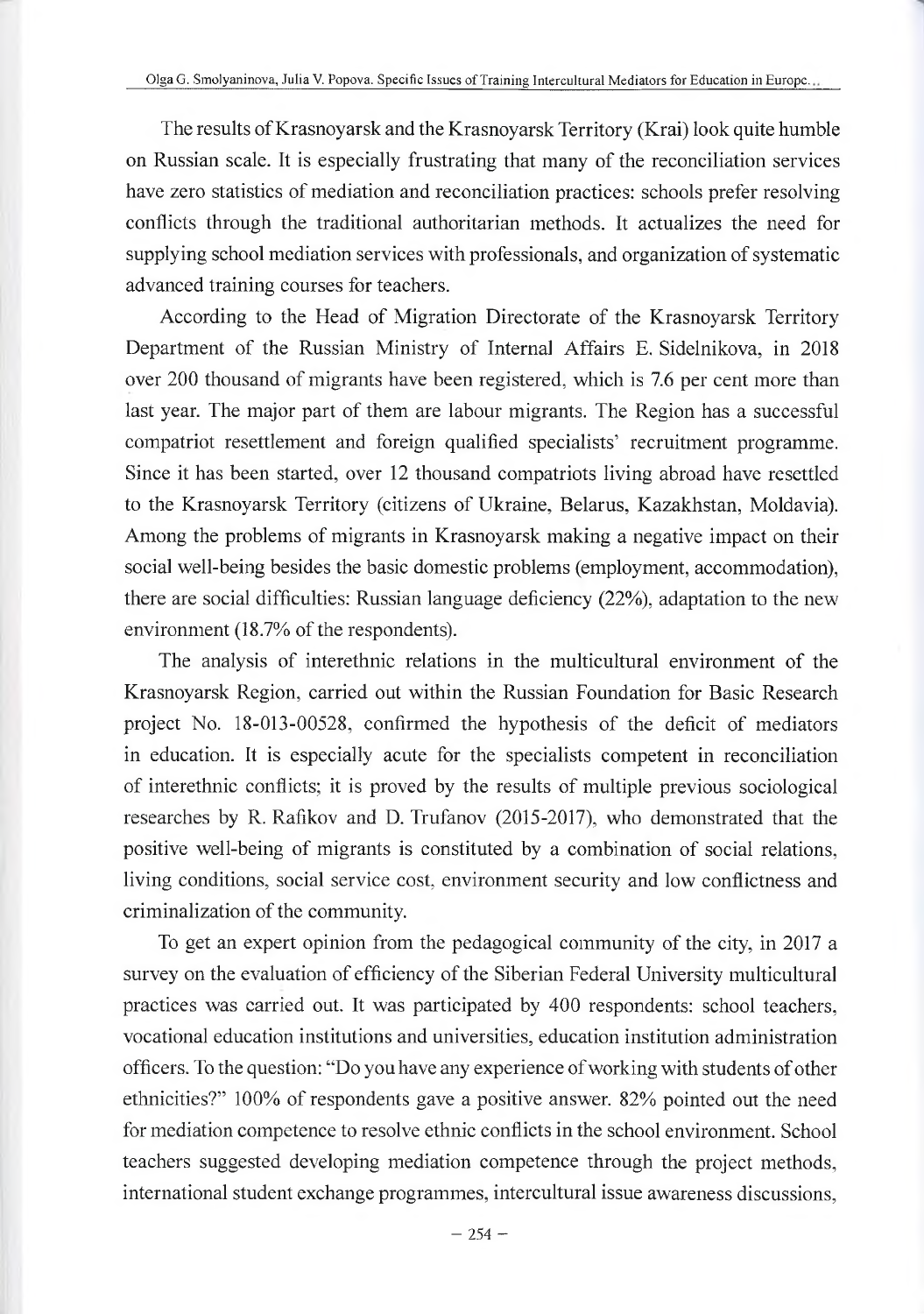quest games and advanced training at SibFU. University teachers proposed running seminars with foreign students, dialogue skills development, intercultural case studies, joint projects, using cultural differences in some subject teaching, methodological and research work in practice. It was also suggested to introduce such academic disciplines as History of Religions, National and Regional History, and Ethnic Culture and Lifestyle as elective classes. It was also remarked that training and retraining of teachers in the sphere of intercultural competence is of special importance.

In 2018, School of Education, Psychology and Sociology of Siberian Federal University (SEPS SibFU) opened the first Master's programme in the region titled "Mediation in Education", focused on intercultural context of education conflicts. The purpose of the programme is to train intercultural mediators capable of facilitating socialization and integration of foreign students, assisting in finding their individual learning trajectories and building interpersonal communication with people of various cultural backgrounds, able to mediate intercultural conflicts in the sphere of education. The content of the "Mediation in Education" programme was designed by adopting the experience of European intercultural mediation training. The Master's programme is innovative for being based on the cultural, acmeological, activity theory and competence-based approaches and practice-orientation. Active dialogues and project methods dominate in the learning process. International Youth Summer School provides an opportunity for efficient networking, immerses students into the problematic contexts in active practicing their mediation skills under the supervision of visit professors from Bologna and Lisbon Universities.

The distinctive features of the Master's programme of mediator training at SibFU are:

1) It relies on three standards: State Educational Standard 3++, Professional Standard of a Mediator, Professional Standard of an Interethnic and Religious Relations Specialist;

2) Digital support of modules, courses and internships of the Master's programme through LMS Moodle;

3) Practice-oriented technologies, including real event planning (School Mediation Practice Festival, school supervision, intercultural situation modelling etc.);

4) Advanced training courses on various intercultural issues (such as "I am a Russian citizen" civic identity development course, mediation and conflict resolution courses);

5) Round tables, conferences, seminars;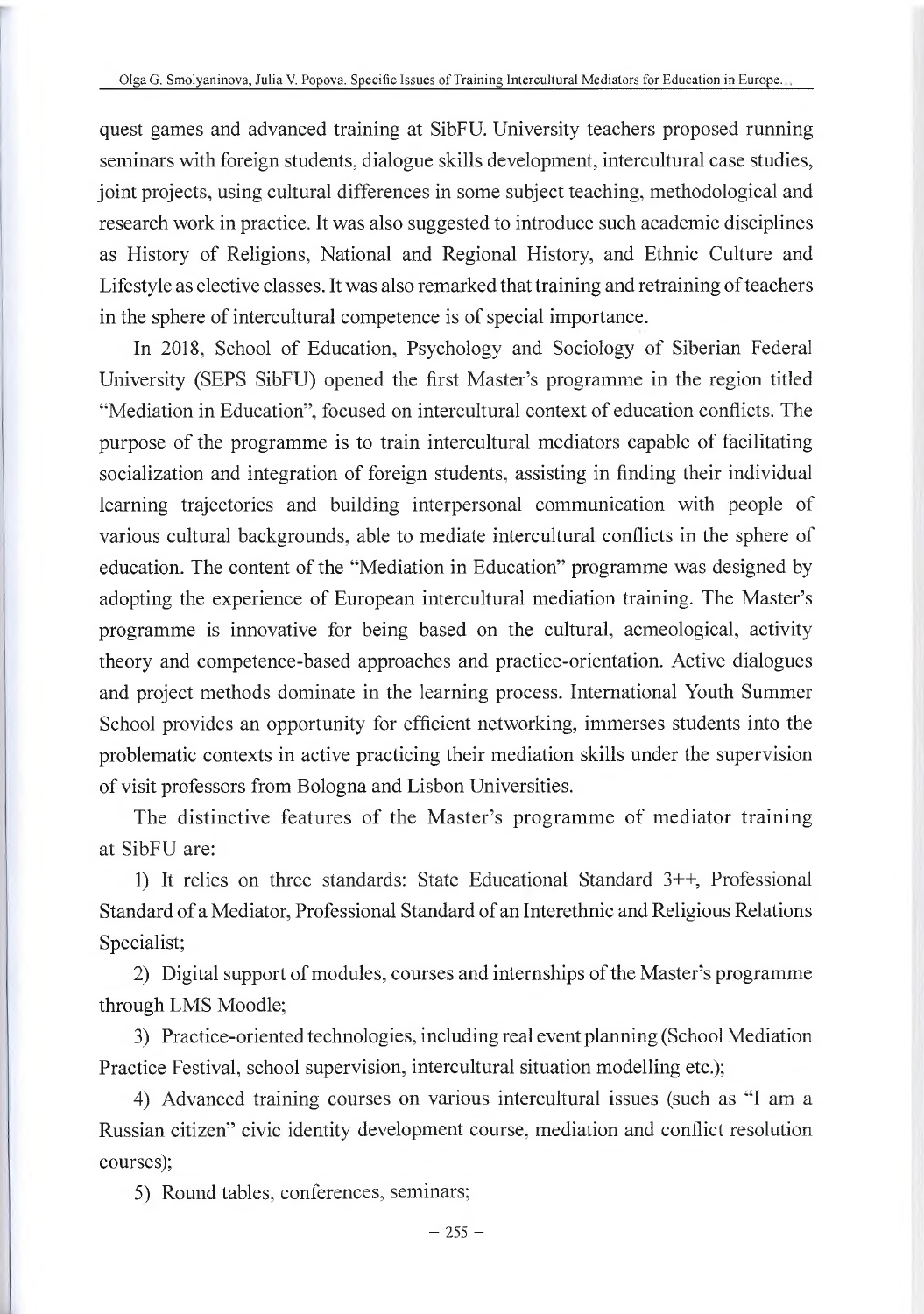6) International Youth Summer School "Intercultural Mediation in Education" as a platform for the first professional experience.

The research activity of the Master's programme students is done in the multicultural environment of the Federal University and includes joint international researches, academic mobility programmes, participation in international conferences and seminars.

The expert opinion analysis demonstrated that the teachers realize the potential of the multicultural education environment of the Federal University for the professional intercultural mediator training.

The conflict situations that arise during integration into a multicultural society impede, first of all, the security of the environment, which always hurts learners, children or students. Their academic results, psychological well-being and health are affected. By present time, a great step in implementation of the mediation institution in Europe and Russia has been made. The professional activity of an intercultural mediator is intended to prevent and resolve interethnic conflicts, improve mutual understanding and positive relationships between people.

In 2014, a professional standard for mediators was introduced; in 2018, a professional standard of a "Specialist in the sphere of interethnic and religious relations" was approved. In Russia, the implementation of restorative mediation is required by law, though it is not always done in practice. The research of school mediation services' activity in the Krasnoyarsk Region and other regions of Russia revealed the problem of low application of school mediation due to the lack of professional mediators. The existing models of advanced training of teachers in conflict reconciliation do not satisfy the modern challenges.

#### **Conclusions**

The analysis of the research outcomes allowed to confirm the key hypothesis about the need to develop training programs for mediators at all levels of the Russian education system. For designing educational programmes, it is necessary to take into account the positive experience of Russian and foreign models of training mediators.

The importance of practical training is widely recognized in European countries and is an integral part of the mediators training in a number of them (UK, Portugal, Italy). As for the European models of training mediators, it was found that the basic principles underlying the model of training mediators are close relation between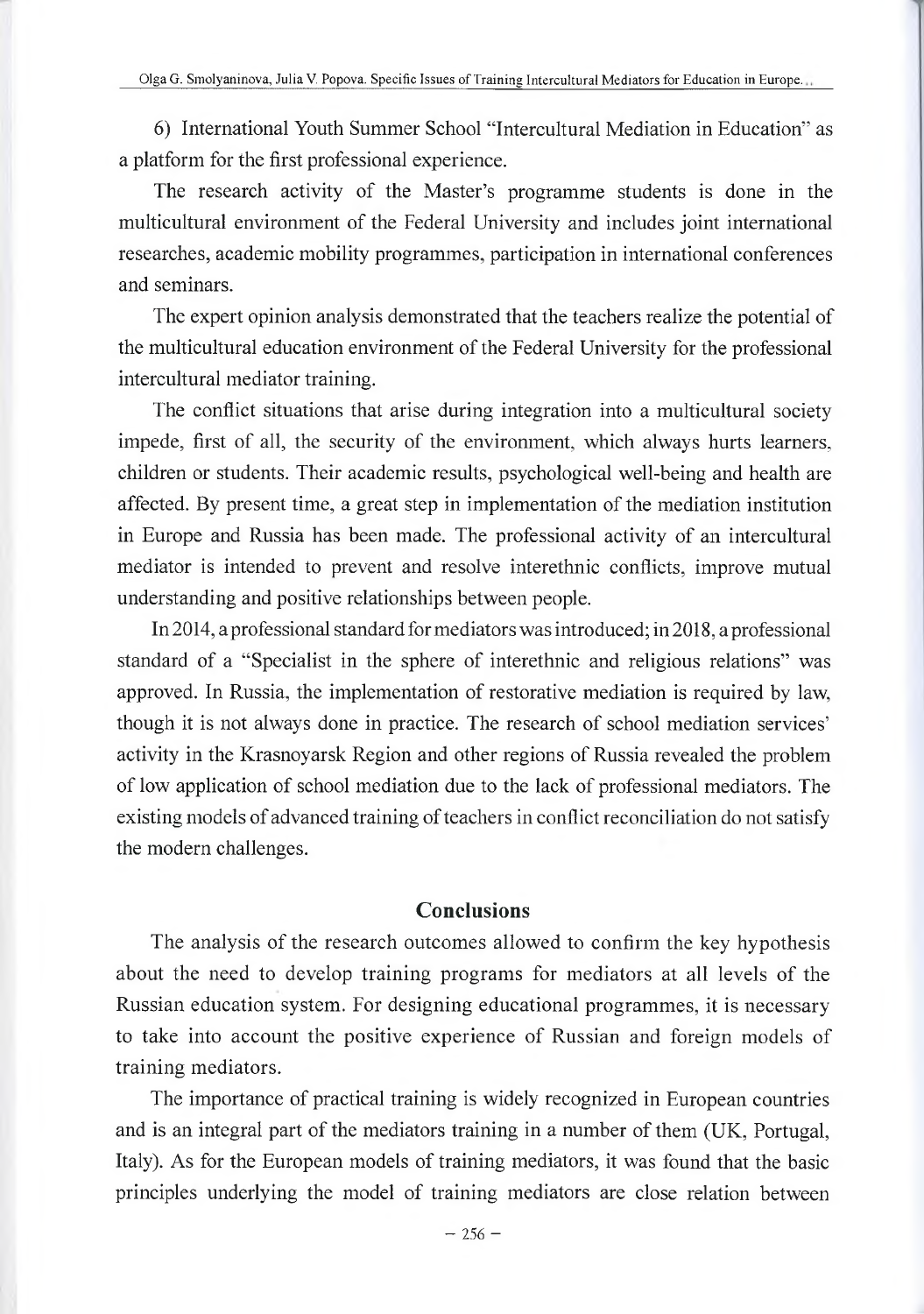the theory of mediation and the various contexts of its application in practice as well as gaining experience through mediation of real conflicts at schools. It should be emphasized that it is the experience that facilitates mediators' proficiency and development of necessary skills. In our opinion, Russian science lacks empirical study to determine clear requirements for adequate training of mediators.

A second issue of the study is the requirements to the mediators competences at the end of the training program and the potential controversies between the mediator self-evaluation and the assessment procedures and the tools.

One of the goals within the Master's program of the Siberian Federal University is the development of self-esteem, self-reflection on the assets, personal and professional features of mediators. Although the Master's programme Mediation in Education contributes to the development and refinement of skills acquired in basic academic training courses, for continuous professional development the expansion of the boundaries of formal education and access to the real practice of professional mediators is crucial. It is in professional assays that personal and professional perfection and selfawareness is developed.

Mediators need "emotional literacy" (Barker, 2003) and well-balanced temper to recognize and manage the emotions of the parties involved. It is believed that emotional components are inherent in all conflicts. To ensure a systematic analysis of formal marks and self-assessment results, additional research is needed with the focus on personal psychological difficulties in demonstrating neutrality and empathy skills, as well as on the analysis of mediators' feedback on how they are perceived by others.

The conflict resolution requires mediation skills from emotional intelligence – empathy and self-awareness (Schreier, 2001). In this context, the development of selfreflection requires a mediator's ability to conduct "inner self-analysis" without fear and effectively cope with their own and other people's emotions. This requires broadening the module of psychological theory and practice, learning self-assessment, reflection and empathy in the training of mediators. The results of the study demonstrate that training mediators for education should include some mandatory modules to ensure the professional competencies development. In addition, training should be an ongoing process that allows mediators to continue their proficiency regularly.

Harmonization of interethnic relationships in the education environment of such multinational country as Russia requires an established system of intercultural mediators training.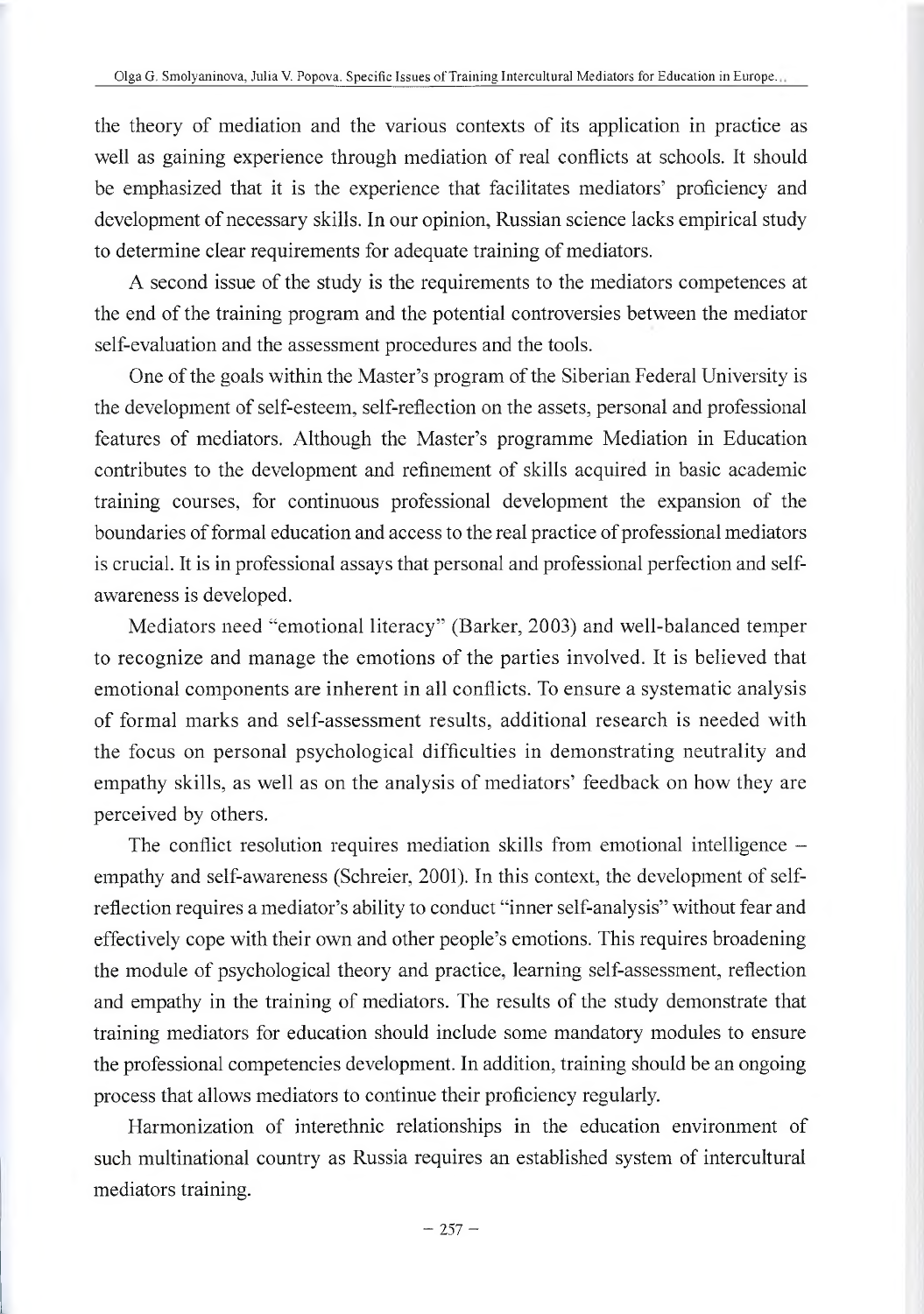#### **References**

ANO Mediation and Law Centre. Available at: <http://www.mediacia.com>

Baginsky, W. *Peer mediation in the UK: a guide for schools.* Available at: https:// creducation.net/resources/peermediationintheuk.pdf

Barker, A. (2003). Emotional literacy of mediators. Available at: [http://mediate.](http://mediate) com/articles/ebarkerl .cfm?nl=22

Casadei, S., Franceschetti, M. (eds.) (2009). *11 Mediatore culturale in sei Paesi europei.* Roma: Isfol.

*Commissariat general du plan, Immigration, marche du travail, integration* (2005). La Documentation franqaise. Paris.

EQUAL (2009). *Comparative Study on Language and Culture Mediation in* different European countries. Wuppertal: EQUAL EP TransKom - gesund & sozial.

*Eugenia Arvanitis and Achilles Kameas* (Eds.) (2014). Intercultural Mediation in Europe: Narratives of Professional Transformation. Champaign, Illinois, USA: Common Ground Publishing LLC.

*Europe 2020. A strategy for smart, sustainable and inclusive growth.* Available at: <https://www.eea.europa.eu/policy-documents/com-2010-2020-europe-2020>

*European agenda for the integration of non-EU migrants.* Available at: https:// ec.europa.eu/home-affairs/what-we-do/policies/european-agenda-migration

Federal Law No. 193-FZ dated June 27, 2010 "On Alternative Dispute Settlement Procedure with a Mediator (Mediation Procedure). Available at: [http://www.consultant.](http://www.consultant) ru/document/cons\_doc\_L AW\_103 03 8/

*Federal State Budgetary Institution "Federal Mediation Institute".* Available at: <http://fedim.ru>

*Federal State Statistical Service.* Demography as of November 1,2018. Available at: http://www.gks.ru/wps/wcm/connect/rosstat\_main/rosstat/ru/statistics/population/demography/

Halba, B. (2009). *T.I.P.S for intercultural dialogue. T-learning to Improve Professional Skills for intercultural dialogue.* Paris: Iriv conseil.

*Mediation Resource Centre.* Available at: [http://mediators.ru/rus/training\\_of\\_](http://mediators.ru/rus/training_of_)  mediators/education\_centres/

*Mediativnye praktiki v obrazovanii: polikuVturnyy kontekst: kollektivnaia monografiia [Mediationpractices in education: intercultural context. Collective monograph]* (2018). Edited by Smolyaninova, O.G. Krasnoyarsk: Siberian Federal University. 270 p.

Mediatsiia: teoriia, praktika, perspektivy razvitiia [Mediation: theory, practice, development prospects<sup>[2017]</sup>. *Proceedings of the Scientific and Practical Conference*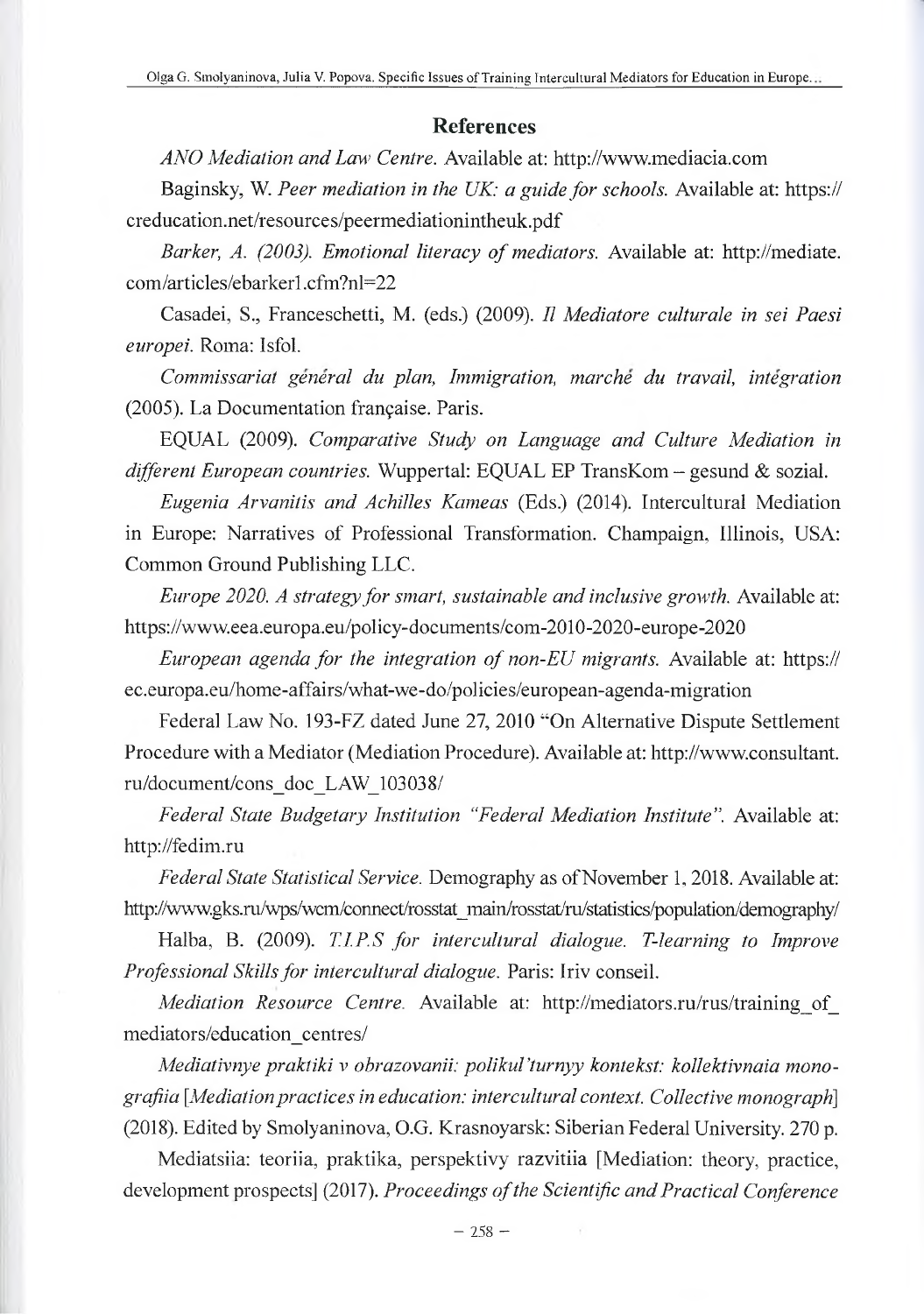of FSBI FMI, Moscow, April 13-14. Available at: <http://fedim.ru/wp-content/> uploads/2016/12/Mediatsiya Sbornik-tezisov-12.04.2017.pdf

*Monitoring analysis of school reconciliation services activity for the year 2017* carried out within the framework of All-Russian Remedial Mediation Association. Konovalov Anton Iuryevich. Available at: <http://www.8-926-145-87-01.ru/wp-content/> uploads/2013/10/Анализ-мониторинга-ШСП-за-2017-год. pdf

Otnoshenie vzroslogo naseleniia Krasnoiarskogo kraiia к predstaviteliam drugikh natsional'nostey, inostrannym trudovym migrantam i natsional'nomu ekstremizmu (po rezul'tatam sotsiologicheskikh issledovaniy, aprel'-may 2015) [Attitude of the adult population of the Krasnoyarsk Territory to representatives of other ethnicities, foreign labour migrants and national extremism (based on sociological surveys, April-May 2015)] (2015). In *Information Bulletin on Interethnic, Interconfessional and Migration Relations in the Krasnoyarsk Territory No.9).* Krasnoyarsk: Polikor, 160 p.

*Professional standard for Interethnic and Religious Relations Specialist, approved* by the Order of the Ministry of Labour and Social Protection of the Russian Federation *No. 514h dated August 2, 2018.* Available at: [http://classinform.ru/profstandarty/07.011](http://classinform.ru/profstandarty/07.011-)  spetcialist-v-sfere-natcionalnykh-i-religioznykh-otnoshenii.html

*Professional standard for Mediation Specialist (Mediator), approved by the Order of the Ministry of Labour and Social Protection of the Russian Federation No. 1041h dated December 15, 2014.* Available at: [http://arbitrage.spb.ru/pdf/Profstandart](http://arbitrage.spb.ru/pdf/Profstandart-)mediatora.pdf

Resolution of the Government of the Russian Federation No. 1430-p "On Establishment of Mediation Services Network Till Year 2017" dated 30.07.2014. Available at: <http://legalacts.ru/doc/rasporjazhenie-pravitelstva-rf-ot-30072014-n-1430-r/>

Resolution of the Government of the Russian Federation No. 1916-p dated October 15, 2012 <http://www.garant.ru/PRoDUcts/IPo/PRIme/Doc/70142628/>

Resolution of the Juvenile Affairs Commission of the Administration of Krasnoyarsk City No.6 of 04.12.2018 "On implementation of the project for development of mediation at educational organizations and youth policy institutions of Krasnoyarsk". Available at: <http://www.admkrsk.ru/administration/commission/Pages/postanovleniya.aspx>

School Mediation Services section of Krasnoyarsk Regional Advanced Training *and Professional Retraining Centre for Education Workers website.* Available at: http:// www.kipk.ru/index.php?option=com\_content&view=article&id=1977&Itemid=556

*School Mediation Service website.* Available at: <https://www.russhm.ru/>